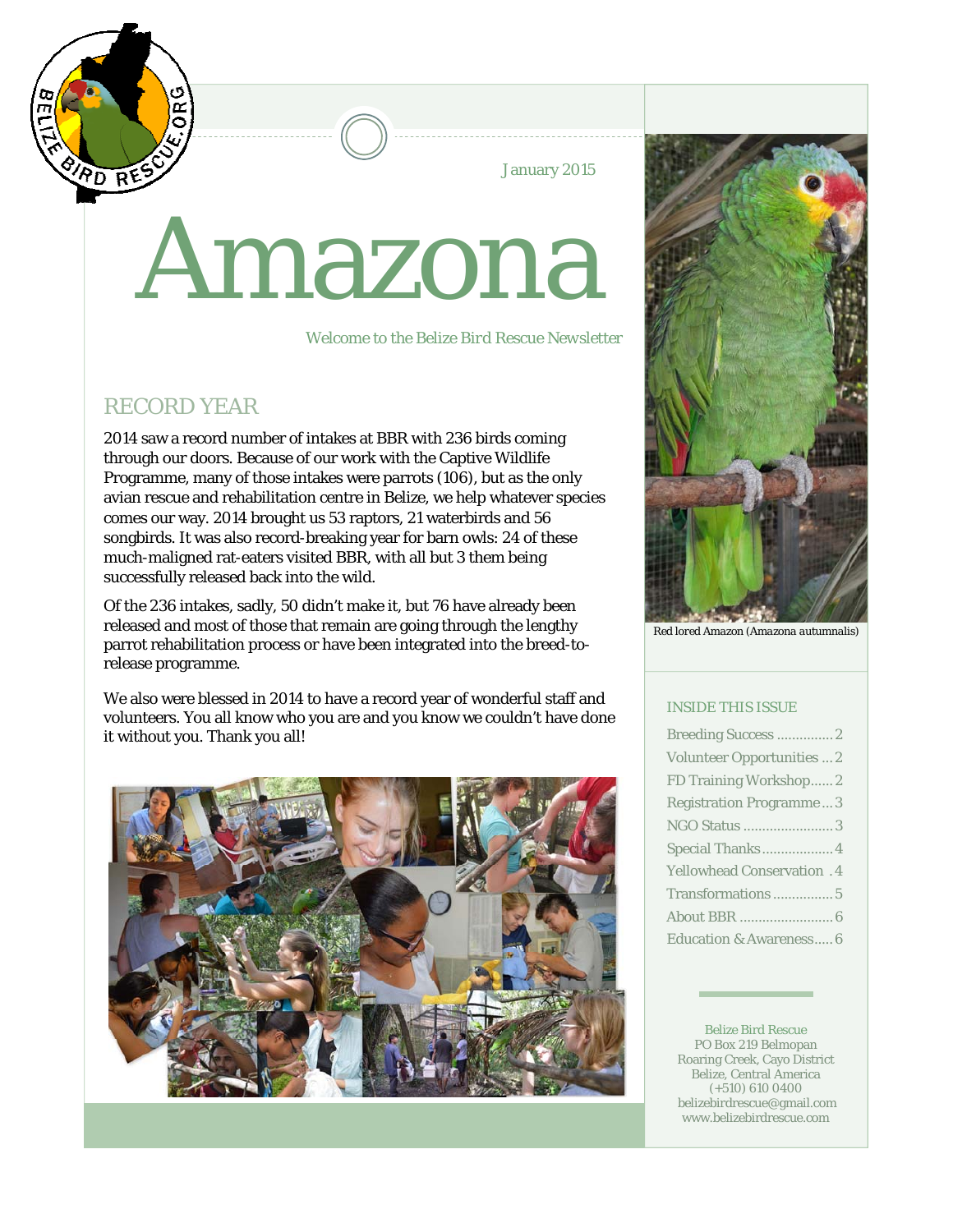

*"our rehab process works!"* 

#### VOLUNTEER **OPPORTUNITIES**

Belize Bird Rescue welcomes volunteers and interns from home or abroad.

We have a multitude of tasks to suit all ages, skills and abilities.

- Feeding, cleaning, enrichment,
- Medical care
- Horticulture & aquaculture
- **•** Drivers for rescues
- Education and public awareness
- Fundraising and grantseeking
- Art and design
- Construction and maintenance
- Administration

*Visit our website for more information*

## BREEDING SUCCESS

Following on from the breeding success in 2013, we were delighted to learn that a pair of former captive red loreds on our release site at Witzoo had produced another baby.

In addition, to our absolute joy, Belize Bird Rescue became home to two babies born of our local whitefront releases. The family visited us on several occasions throughout the season allowing us to get these gorgeous photos.

Moments like these make the hard work and heartache worthwhile. It cannot be said often enough: it **is** worth doing because it works! Our



In January this year we enjoyed a fun-packed 2 day workshop with the Belize Forest Department.

FD has taken on four Forest Officers who are also tasked with enforcing the new parrot registration programme.

It was our happy task to train them in all things parrot: from handling, to recognising illness, neglect and depression, to addressing these issues and more with the owner under the terms of the permits.

 We think all of them were surprised at the depth of feeling and intelligence in parrots, and they were definitely surprised at how hard they bite!



All of them went away with a new-found respect for these much-abused creatures, and empathy for those living in poor conditions.



We also surprised them with some raptor handling experience.

Barn owls are a particular issue for FD as many homeowners call for assistance when these rather noisy birds take up residence in their roof.



rehab process allows former cage birds to revert back into wild, functioning parrots. Maybe not every time - but certainly often enough to make it worth doing over and over.

We hope that 2015 will bring us many stories like this.

#### $\mathfrak{D}$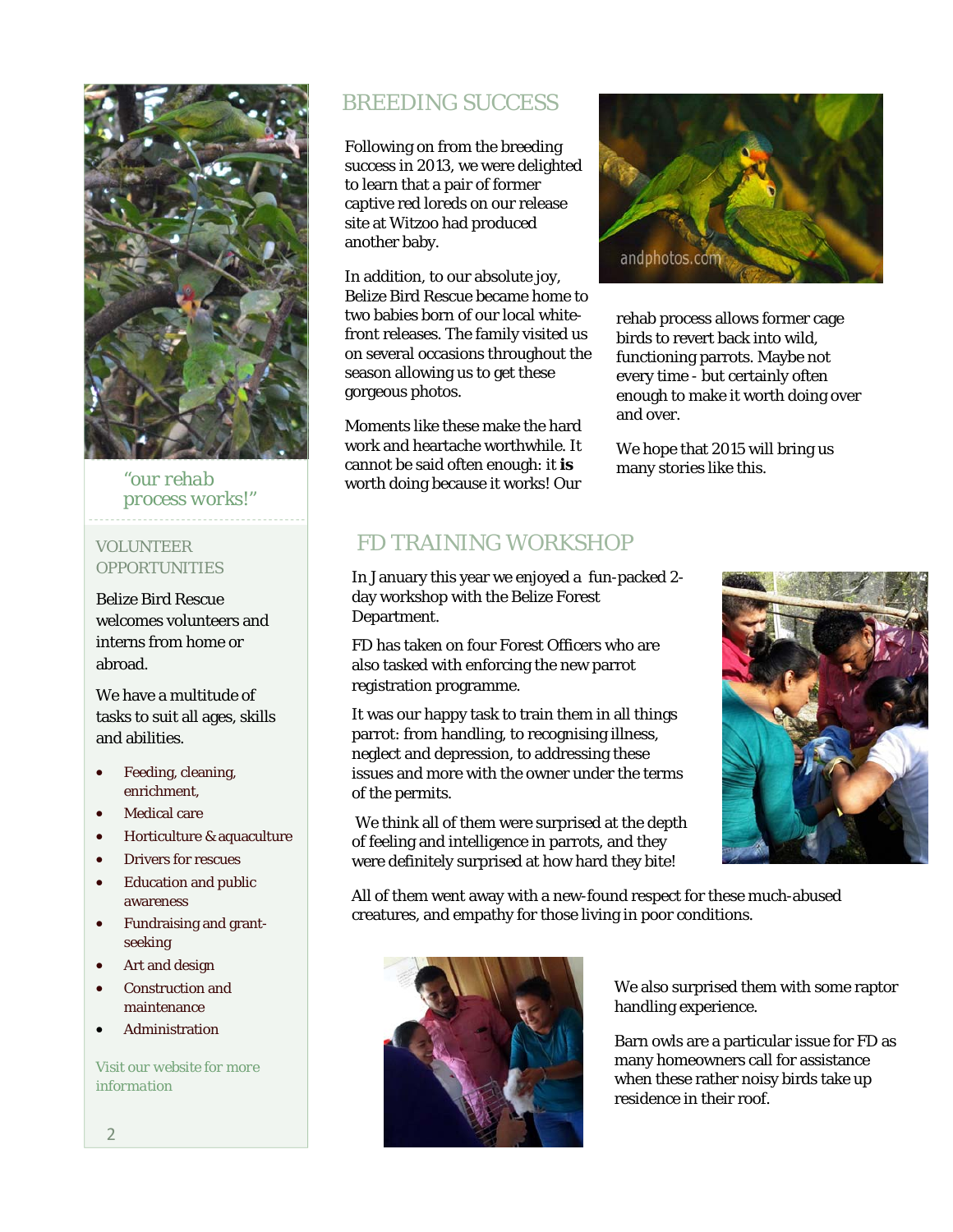

*Parrot and owner receive their permit from the Forest Department* 

## PARROT REGISTRATION PROGRAMME

Not many Belizeans were aware that it has always been illegal to keep parrots, or indeed any wildlife in captivity, as up until now the law has largely been ignored by the public and enforcement agencies. The registration programme is designed to improve the quality of life and thereby the lifespan of birds *already* in captivity.

The programme began in earnest late last year. With the approval of Forest Dept, we ran a catchy radio advertisement, informing the public that if they 'got a parrot? get a permit!' The application came with mandatory minimum standards of care and housing for the parrot. Once the deadline is officially closed off (likely Easter 2015) there will be no new licenses issued for parrots – thus stopping the illegal pet trade dead in its tracks. Simple!

Time will tell if this is sustainable, but for now there are many captive birds in Belize that are living in far better conditions than they were this time last year. As a result many owners are delighted to see "how much happier" their bird seems to be in his new conditions.

If you know anyone with a captive parrot and they do not have a permit or pending application, visit our website for details on how to apply.

We make no secret of the fact that origins of Belize Bird Rescue are firmly with the parrots of Belize. That day in April 2004 when we were handed two baby red loreds, instigated awareness and understanding of the plight of Belize's parrots that has continued to grow within us, and is reflected in the development of the Centre. It took us 10 years to work with, and yes, sometimes against the system to get to this point. Words cannot express how overjoyed we are to be part of this Government initiative to proactively protect and conserve future generations of parrots in Belize.

## NGO STATUS

2014 was also the 10th anniversary of our humble beginnings, and in February of this year we were further recognised by the award of our much-anticipated Non-Governmental Organisation status . For us this also means a new chapter in our development: expansion of existing projects and opening up new avenues of specialist avian rehabilitation and education projects.

Attorney General's Ministry CERTIFICATE OF REGISTRATION AS A<br>NON-GOVERNMENTAL ORGANIZATION **BELIZE BIRD RESCUE** 

We look forward to continued close cooperation and support from the Belize Forest Department, and will work to strengthen our collaborative internship and training programmes so that Belize may benefit from the vast knowledge brought to us by the avian rehabilitation and conservation communities of the world.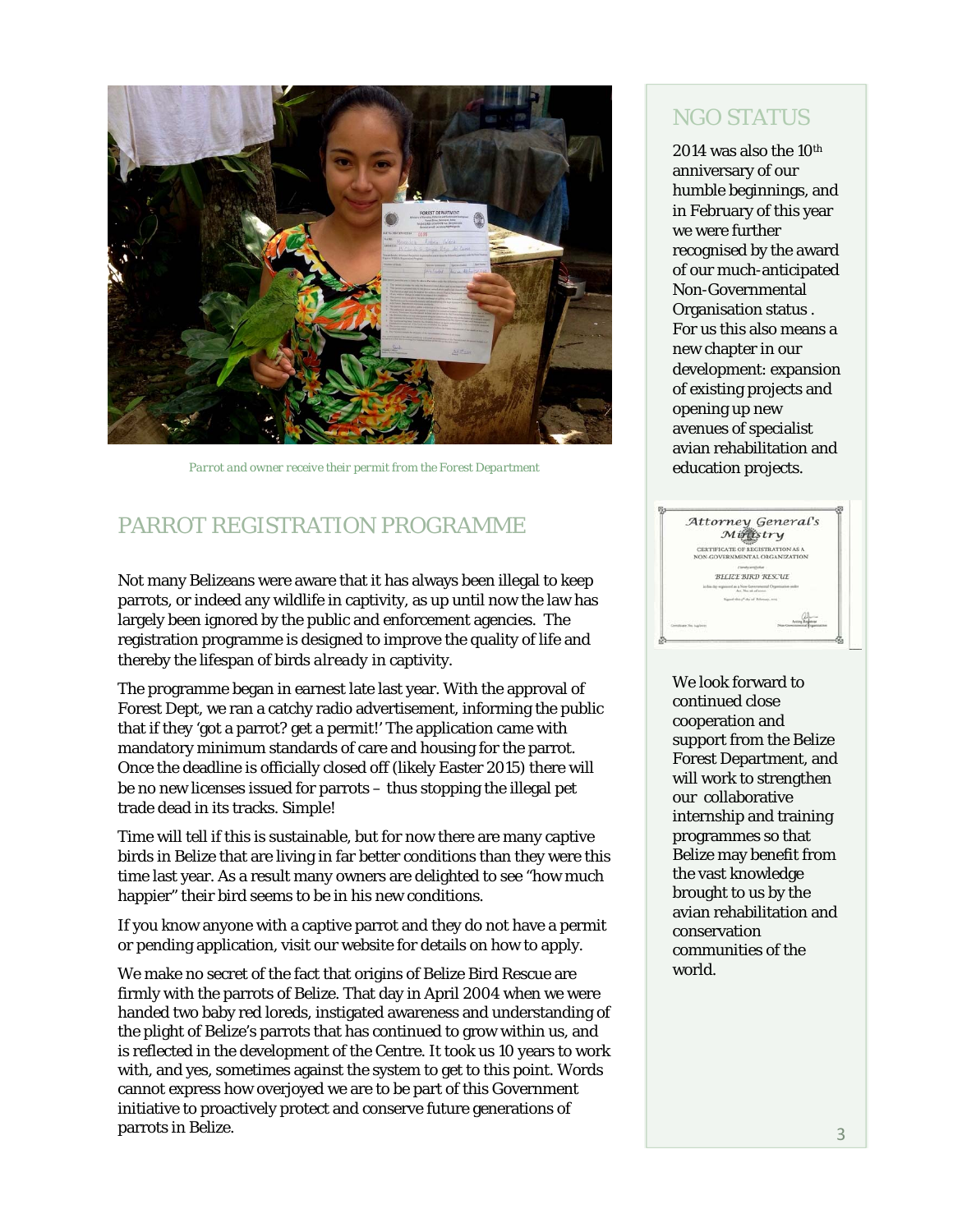#### SPECIAL THANKS!

A highlight of 2014 was a visit by the Parrot Lover's Cruise passengers. Every year this small group of like-minded souls have the opportunity to come together for this flagship event.

2014 was their 6th annual cruise but only the second time the ship's schedule allowed them to visit Belize. As with their first visit, the cruisers were a joy to host. Their knowledge, passion and their generosity was absolutely amazing.



As promised, we put the donations to good use. We finally managed to convert part of the ground-floor area for a much-needed nursery facility.

We also printed 3000 copies of our two essential brochures for the Parrot Registration

Programme: 'Taking care of your captive parrot', and 'Helping Polly Stay Healthy'



Thanks a million everyone you know who you are! Hope to see you again in 2015!



## YELLOW HEAD HAND-REARING PROGRAMME

Last year we began a collaborative conservation effort for the charismatic yellowhead parrots (*Amazona oratrix belizensis)* of the Payne's Creek National Park, Toledo.

As a test sample, Rangers from the Toledo Institute for Development and the Environment identified 4 chicks that were at risk from poaching, predation, nest destabilization and overcrowding.

The rangers carefully removed the birds and they were transported to BBR to be hand-raised.

It takes at least 6 months to raise the birds to the point of release.





*TIDE team removing a chick from an unstable nest* 

Once they were fully weaned and flighttrained, they travelled back to Payne's Creek, along with an additional two yellowhead chicks that had been surrendered to the rehab programme that season.

The 6 youngsters spent 10 days in the soft-release enclosure constructed by BBR staff earlier in the year, and were then released into the local, wild population.

The birds had been banded for

identification, and we hear from Mario Muschamp and crew that they are still in the area; hopefully not at all interested in humans!

There is little doubt that without intervention these 4 would have been perished or been poached. In the 2015 breeding season, we anticipate that the TIDE rangers will identify more chicks needing assistance.



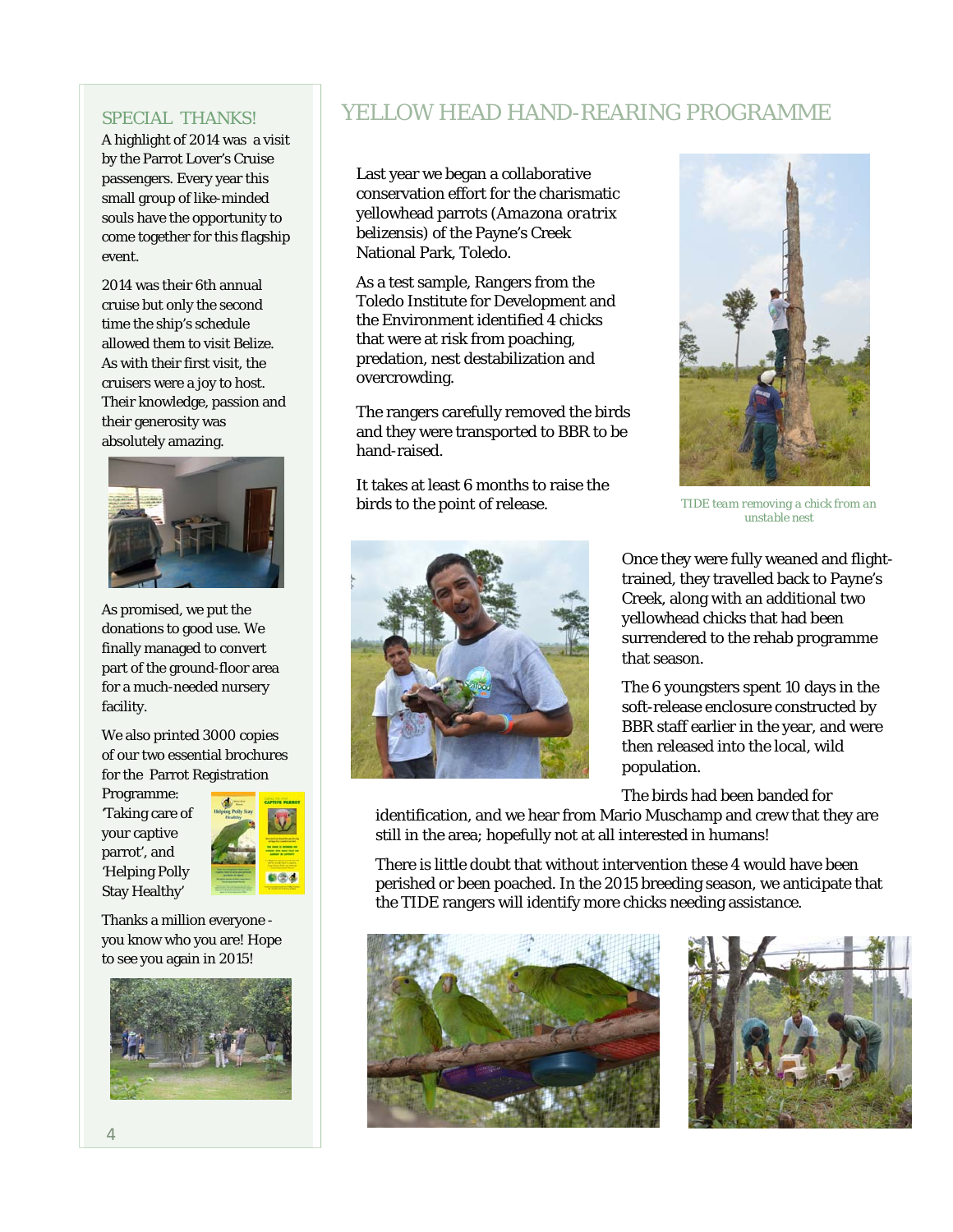## SPECTACULAR TRANSFORMATIONS

It's not only breeding success that gives us that warm fuzzy feeling.

We live turning around the saddest cases, bringing joy to a miserable parrot, stopping the pain and anxiety, introducing birds to members of their own species for the first time after being poached from the wild: all this contributes to the overall health and wellbeing of a captive bird.

Some of our most spectacular transformations this year were the overgroomed birds. Over-grooming is usually this is something a bird does to itself when it has parasites or more often when it is bored, miserable or stressed. It's the bird equivalent of excessive nail-biters in humans.

Breaking the behaviour is simple: give him an appropriate diet and enclosure, remove any stressors like aggressive cage-mates and give him space to grow.

## *"Breaking the behaviour is simple"*



*Fluffy was caged with an older, more aggressive bird, in unsanitary conditions with a diet of only sunflower seed and corn. The enclosure was covered so they never got a bath, and they were forced to perch head-height to several huge Rottweilers.* 

*Stress, fear, filth and malnutrition. No wonder he pulled at his feathers.* 



*Butterball after 20 years in the same cage (top) and through his rehabilitation over a 5 month period (bottom picture with girlfriend Cranberry)*